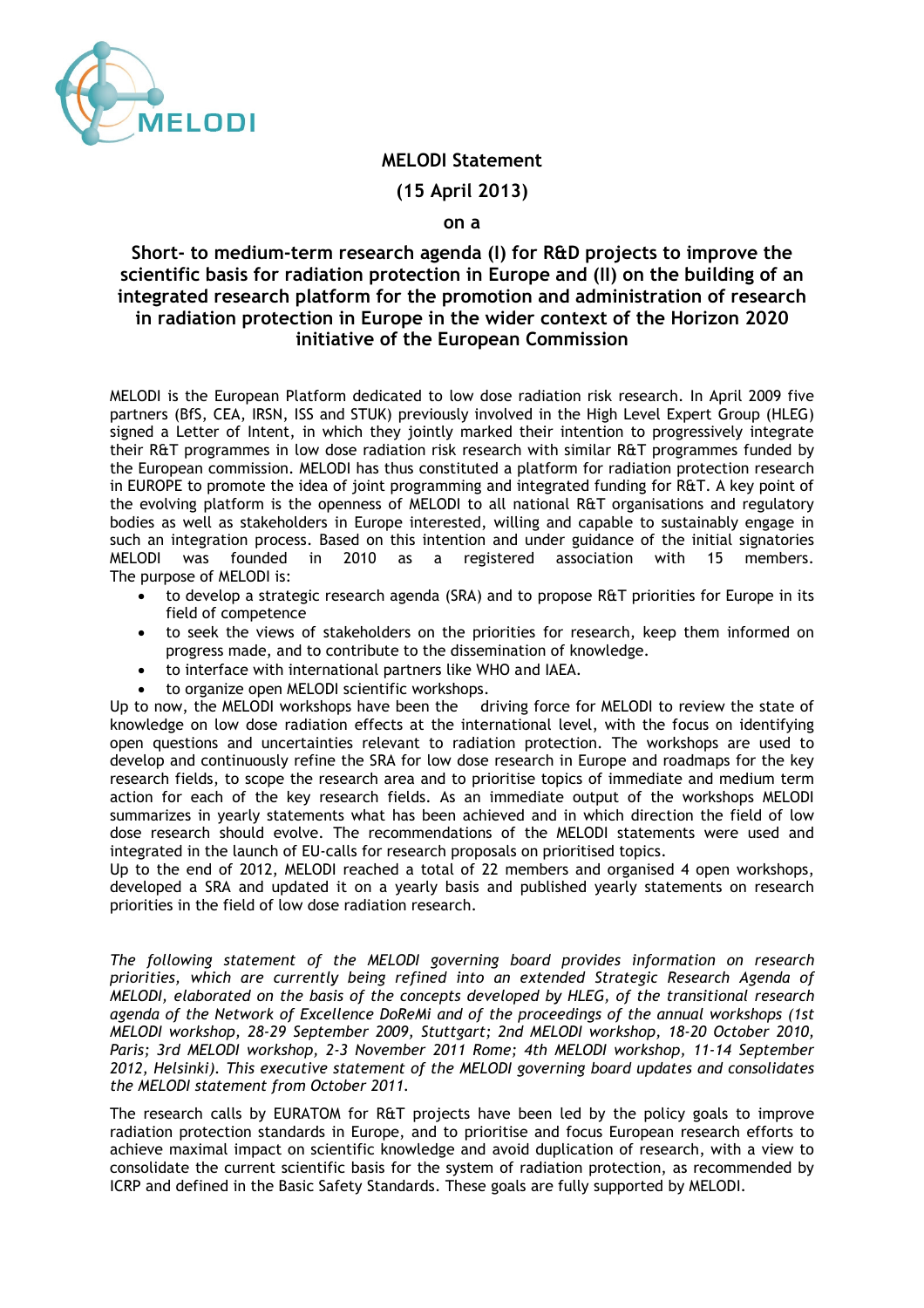With the Horizon 2020 initiative, the European Commission will disband the traditional framework programmes, and will introduce new management modes for research and training within EURATOM. While the administrative processes will be reorganised, radiation protection will remain a key EURATOM objective. Joint and/or coordinated research activities, in particular in the fields of effects and risks from low doses from industrial, medical or environmental exposures, of radioecology and of radiological and nuclear emergency preparedness will be further supported by EURATOM to provide a pan-European basis for a robust, equitable and socially acceptable system of radiation protection.

In this regard, MELODI together with ALLIANCE, EURADOS and NERIS will act as a focal point to promote research in the field of radiation protection in Europe and its member states. It is in the interest of the scientific community to ensure cost-efficiency in managing future research and training programmes and to foster high-performance research in radiation protection in Europe. This implies the promotion of interdisciplinary collaboration by attracting scientists from other disciplines and research areas to the field of radiation protection and the development of innovative mechanisms for 'joint programming' within the wider field of radiation protection and between national and European research and training programmes.

MELODI will prepare, in close collaboration with ALLIANCE, NERIS, EURADOS and others the implementation of the radiation protection part of the EURATOM research and training programme. To achieve this goal, a new umbrella organisation will have to be set up, with appropriate governance structures, statutes and procedures. In order to achieve this goal, MELODI itself is also strengthening its governance structures, statutes and procedures. The ongoing development of the Strategic Research Agenda (SRA) in the field of low dose research in parallel with similar activities in radioecology and nuclear emergency preparedness, the implementation of structures and procedures for priority settings and the establishment of a strong, cost –efficient management structure will lay the foundation for future research and training programmes in radiation protection in Europe.

The Fukushima nuclear accident has highlighted again the necessity to consolidate the scientific knowledge on radiation risk at low doses in a way that emergency response measures, especially for the general public in directly affected regions and beyond, can be based on the best scientific evidence that conveys to the public the validity of measures taken in order to simultaneously protect public health and the environment, and ensure the economic and societal continuity in the country.

MELODI recommends the introduction of research projects specifically addressing the long lasting situations in Fukushima and Chernobyl where Europe could join national and international efforts to develop suitable cohorts for the purpose of long term research. This could be of interest for cancer and non-cancer somatic effects as well as for other health effects, in particular of impaired cognitive function. Considerations of the quality and reliability of radiation dosimetry will be critical in determining the feasibility of such studies and their statistical power to provide insights into the health impact of radiation exposure in such situations. Apart from demonstrating the solidarity with the people affected by Fukushima and Chernobyl, this could be a further incentive for European R&D teams to join efforts with teams from affected countries.

European R&D activities in this research area have to be backed up by complementary organisational dispositions ensuring maintenance and development of competences by adequate education & training activities and access to suitable infrastructures, i.e. irradiation facilities, epidemiological cohorts, data- and biobanks and analysis platforms.

The present radiation protection system is mainly based on scientific knowledge from epidemiological studies, which have played an important role in assessing the magnitude of radiation risk in the dose range down to about 100 mSv, although more recently studies indicating risk at lower doses and dose rates are becoming available. Low dose radiation risk may involve natural radiation exposures as well as industrial and medical exposures (including therapeutic out of field exposures as well as diagnostic exposures).

Conjoint epidemiological and mechanistic studies are proposed to further improve evaluation of radiation risks and overall radiation protection. Epidemiological studies continue to contribute to low dose risk research and particularly assessments of risks from low dose rate chronic exposures,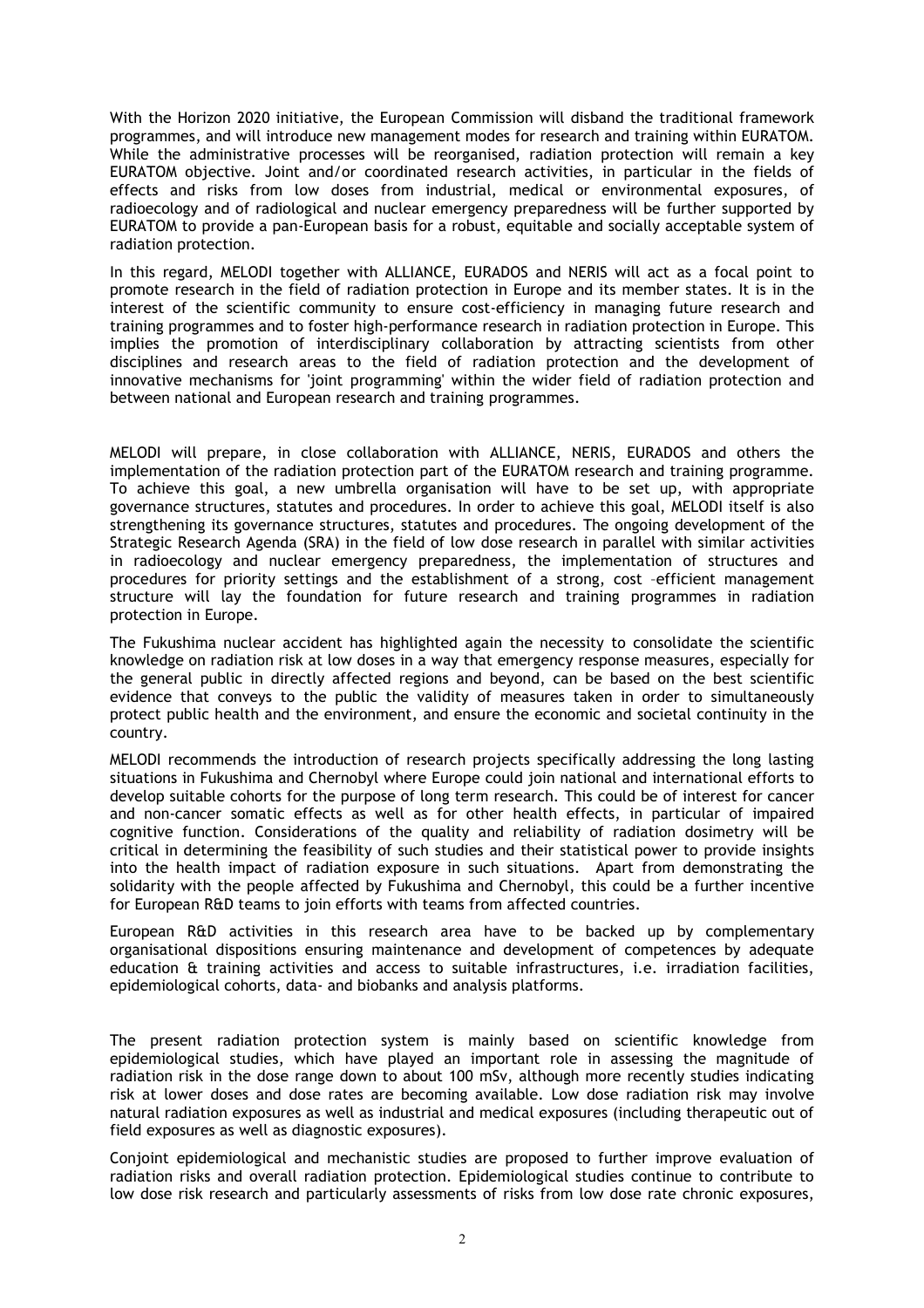risks from internal emitters and non-cancer risks. However, further refinement of low dose risk estimates will necessitate the close association of epidemiological with experimental mechanistic studies. For example, by using suitable molecular and cellular biomarkers, the value of future epidemiological studies (molecular epidemiology) for radiation risk research is expected to be maximised for prognosis in accidental situations as well as in diagnosis in medical exposures. To achieve maximal value, validated and reliable biomarkers are required for exposure, for effects on the cellular and tissue level, individual radiation sensitivity and, most importantly, for different consecutive stages in the development (in-situ stages) of radiation-associated diseases. Any research should include a realistic assessment of the associated uncertainties.

Experimental evidence suggests that both effects in target cells and effects and responses in the tissue environment (microenvironment) contribute to radiation-induced disease. The relative importance of these effects for different radiation qualities, at different dose levels and exposure conditions (acute, chronic, fractionated) in relation to different diseases is currently not sufficiently understood. Experimental work can best contribute by seeking dose levels where disease-associated effects are or are not observed, either in target cells, in the tissue environment or in the interacting system of both (tissue, organ or organism). Recent findings indicate that radiation effects do not only include potent genetic but also epigenetic and immunological control mechanisms that may be of importance for cell and tissue specific effects, individual radiation sensitivity and trans-generational responses. The role of tissue and cancer specific stem cells in radiation responses needs to be clarified as well. Careful analysis of cellular and tissue level regulation pathways should allow the application of systems biology approaches for risk evaluation purposes.

The experimental and epidemiological studies require a commitment to collect and to sustainably archive biological materials and data and to assure their actual utilization.

Mathematical and computational modelling of experimental data will allow a better understanding of the radiation track and energy transfer as well as the mechanisms of radiation effects (1) at the genomic level (including genome-wide analysis studies (GWAS), transcriptome, spliceosome and epigenome, (2) at other intracellular targets such as the mitochondria, (3) at the level of target cells and (4) at the tissue environment. In this context, MELODI recommends enhanced development of omics-based analysis capabilities (including microarrays and next-generation sequencing) in a scope of future multidisciplinary research projects. The combination of modelling efforts and animal, cellular and epidemiological data applying systems biology approaches will provide further insights into biological effectiveness of radiation quality.

According to MELODI, priorities for forthcoming and long-term future research should take into account the need to investigate effects of ionising radiation of different qualities, i.e. high-LET radiation on radiation-induced cancer and non-cancer diseases as well as on individual variation of radiation risks. All efforts should include a careful dosimetric approach. The long-term priorities include the following areas:

(1) for direct effects on radiation-induced diseases

- Identification, establishment and continued follow-up of suitable cohorts of radiation exposed populations for epidemiological studies related to cancer and non-cancer effects. A re-assessment of dose (uncertainties) is highly recommended
- Identification of the synergistic effect of combined exposure with environmental pollutants, to better match the real situation of an exposed population.
- Identification, development and validation of biomarkers for radiation exposure, effects and disease.
- Continuing development of suitable whole animal as well as human cellular models (including somatic stem cells) for radiation carcinogenesis and non-cancer diseases which bear clear relationships to human diseases.
- Examination of the impact of low dose and low dose rate radiation effects on pathways/processes contributing to human pathologies. This involves the understanding of the relationship between early and late effects, targeted and non-targeted effects as well as the role of delayed genetic instability.
- Identification of the nature and number of target cells at risk for specific radiation related diseases in humans.